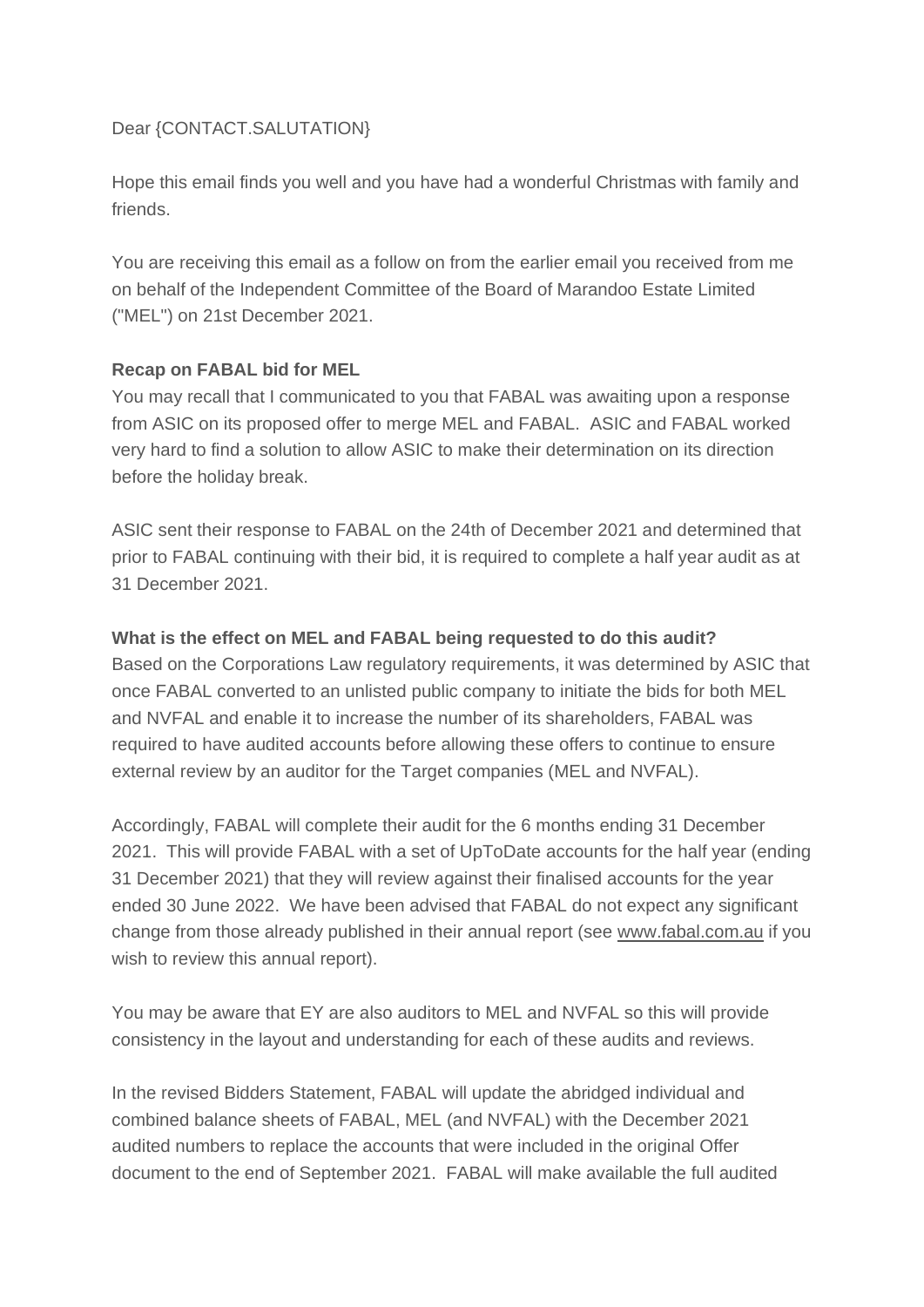financial statements to all shareholders in the new year once EY complete their audit and review.

As far as it concerns each of our shareholders, FABAL will continue this bid in approximately 3 months' time being around 31 March 2022, as this is the time it will take for the audit to be completed by Ernst Young ("EY").

The Board of MEL has been advised by the FABAL CEO, Chris Day (also one of our directors), that FABAL is committed to working with MEL to merge the two entities and FABAL also wish to continue their bid to merge with NVFAL at a similar time.

# **What's next?**

ASIC will review the Bidders Statement as soon as it is re-lodged by FABAL and then FABAL will dispatch it to each of you. If the Offer proceeds as originally planned, Directors of MEL will send you a statement called a Target's Statement, including BDO's Independent Expert's Report with recommendations for you to consider.

The BDO work has already been completed and once the Bidder's Statement is accepted by ASIC the independent committee of MEL will share our views and those of BDO with you.

We have been advised by FABAL that this is the last requirement and that ASIC do not wish to stand in the way of the bid proceeding once this audit/review process is completed.

# **What happens if ASIC don't approve the revised Offer document?**

As we have previously stated the independent committee of MEL believe there is a real commitment to make this happen. If ASIC don't approve the revised Offer document, the boards of MEL, FABAL (and NVFAL) will discuss alternatives to merge our groups.

The Board of MEL believe that a formal meeting of shareholders should be held to review all of the options with you in late February 2022. If this was to occur, the meeting will be organised by the company secretary and you will be informed of the proposed date in late January 2022.

### **In Summary**

At this point we are waiting for FABAL to undertake the required audit and provide us with a revised Bidder's Statement. If all timing is as expected, we expect to receive this before 14 April 2022 and if the bid then proceeds as timetabled, the offer will be open for between 6 and 10 weeks but in any event be completed before 30 June 2022.